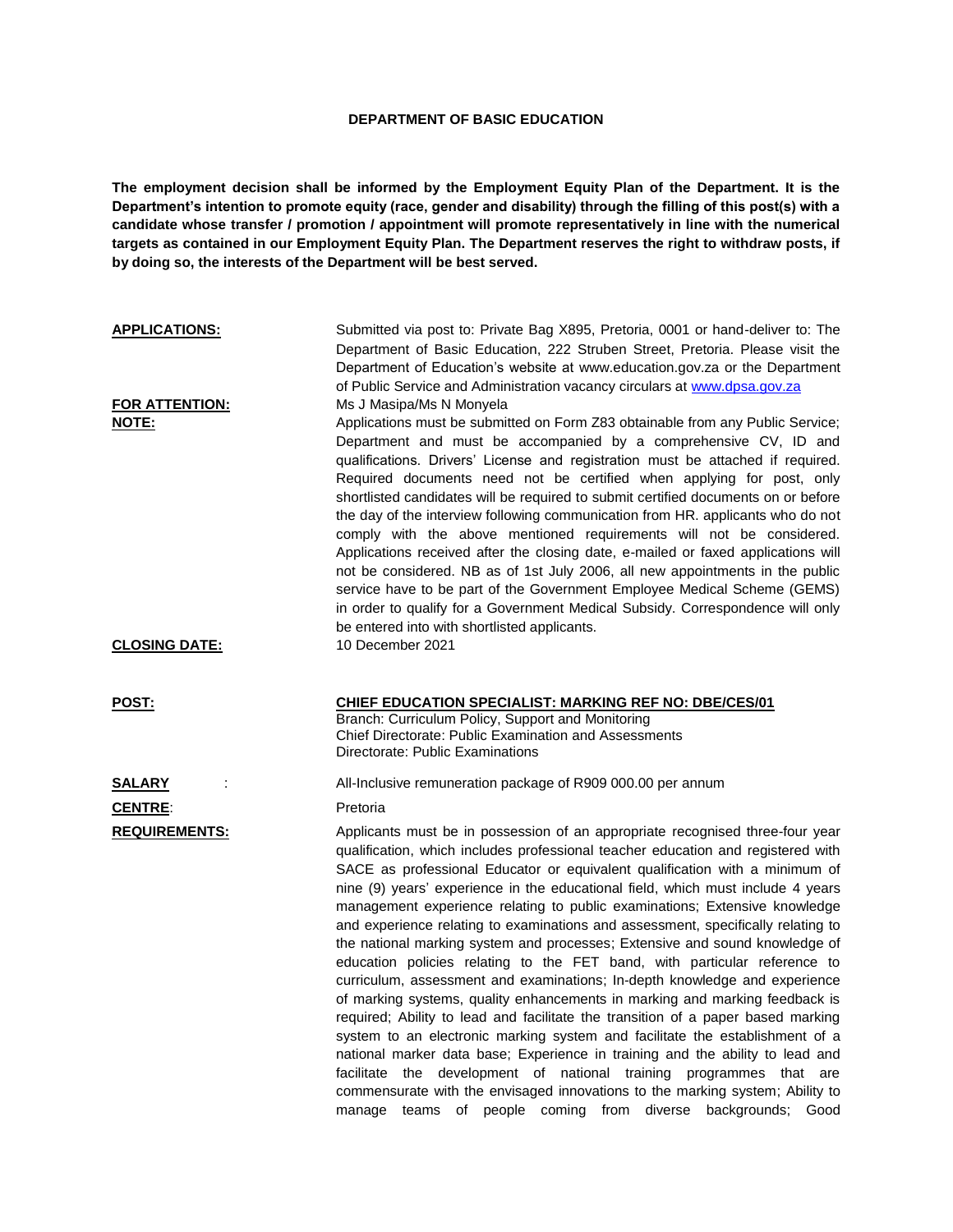| <b>DUTIES:</b><br>NOTE:                                  | communication and report writing skills; Good computer skills including MS<br>Word, MS Excel, MS Power Point and MS Access, MS Teams and other online<br>applications to enhance communication; Project Management will serve as an<br>advantage; Ability to work under pressure; A valid driver's licence and willingness<br>to travel.<br>The incumbent will be responsible for the management of the marking of the<br>National Senior Certificate and Senior Certificate examinations at a national level<br>and this will entail: Improving the marking systems across the nine PEDs;<br>Ensuring valid and reliable marking across the nine Provincial Education<br>Departments during marking of National Senior Certificate and Senior Certificate<br>examinations; Leading and facilitating the use of technology to innovate and<br>transition to an electronic marking system and contribute to the development of<br>national marker training programmes commensurate with the innovations to be<br>implemented; Managing the centralised marking of small enrolment subjects at a<br>national level; Facilitate marking feedback to teaching and learning.<br>Short listed candidate may be required to undergo a competency test, the<br>modality of which will be conducted in adherence to the COVID-19 occupational<br>health and safety protocols that apply and will be subjected to a security<br>clearance.<br>Ms J Masipa 012 357-3295/Ms N Monyela 012 357-3294 |
|----------------------------------------------------------|----------------------------------------------------------------------------------------------------------------------------------------------------------------------------------------------------------------------------------------------------------------------------------------------------------------------------------------------------------------------------------------------------------------------------------------------------------------------------------------------------------------------------------------------------------------------------------------------------------------------------------------------------------------------------------------------------------------------------------------------------------------------------------------------------------------------------------------------------------------------------------------------------------------------------------------------------------------------------------------------------------------------------------------------------------------------------------------------------------------------------------------------------------------------------------------------------------------------------------------------------------------------------------------------------------------------------------------------------------------------------------------------------------------------------------------------------------------------------------------|
| <b>ENQUIRIES:</b>                                        |                                                                                                                                                                                                                                                                                                                                                                                                                                                                                                                                                                                                                                                                                                                                                                                                                                                                                                                                                                                                                                                                                                                                                                                                                                                                                                                                                                                                                                                                                        |
| <u>POST:</u>                                             | <b>CHIEF EDUCATION SPECIALIST: SCHOOL BASED ASSESSMENT (SBA):</b><br><b>MONITORING, QUALITY ASSURANCE AND DIGITISATION REF NO:</b><br>DBE/CES/02<br>Branch: Curriculum Policy, Support and Monitoring<br>Chief Directorate: Public Examination and Assessments<br>Directorate: Assessment                                                                                                                                                                                                                                                                                                                                                                                                                                                                                                                                                                                                                                                                                                                                                                                                                                                                                                                                                                                                                                                                                                                                                                                              |
| <b>SALARY:</b><br><b>CENTRE:</b><br><b>REQUIREMENTS:</b> | All-Inclusive remuneration package of R909 000 per annum<br>Pretoria<br>Applicants must be in possession of an appropriate recognised three-four year<br>qualification, which includes professional teacher education and registered with<br>SACE as professional Educator or equivalent qualification with a minimum of<br>nine (9) years' experience at an education or research institution involved in<br>school-based assessment and/or large-scale standardised assessment; A<br>Masters-degree or higher qualification will be an added advantage; Experience<br>developing and quality assuring assessment systems; Experienced in training<br>teachers (pre-service or in-service); Ability to be well versed with the monitoring<br>and conduct of assessment administration in schools ranging from internal<br>school based assessments and examinations to external standardised<br>assessments; Proficient in English and another official language; Ability to work<br>well in a team and under pressure; Excellent writing and computer skills in MS<br>Office software (Word, Excel, and PowerPoint); Knowledge of implementing on-<br>line and digital assessment and having conducted research on school education                                                                                                                                                                                                                                                  |
| <u>DUTIES:</u>                                           | assessment topics will be an added advantage.<br>The incumbent will be responsible for managing and coordinating the<br>administration of assessment projects relating to formative and summative<br>School Based Assessment (SBA) linked to an assessment for learning approach<br>in Grades R-9; Coordinating and managing partnerships with suitable providers<br>for the implementation of on-line and digital assessments; Coordinating<br>assessment processes with Department of Basic Education (DBE) officials,<br>external providers, and provincial coordinators; handling modernisation of<br>assessment administration to Provincial Education Departments; Developing<br>systems for the monitoring and quality assurance of SBA processes in schools;                                                                                                                                                                                                                                                                                                                                                                                                                                                                                                                                                                                                                                                                                                                   |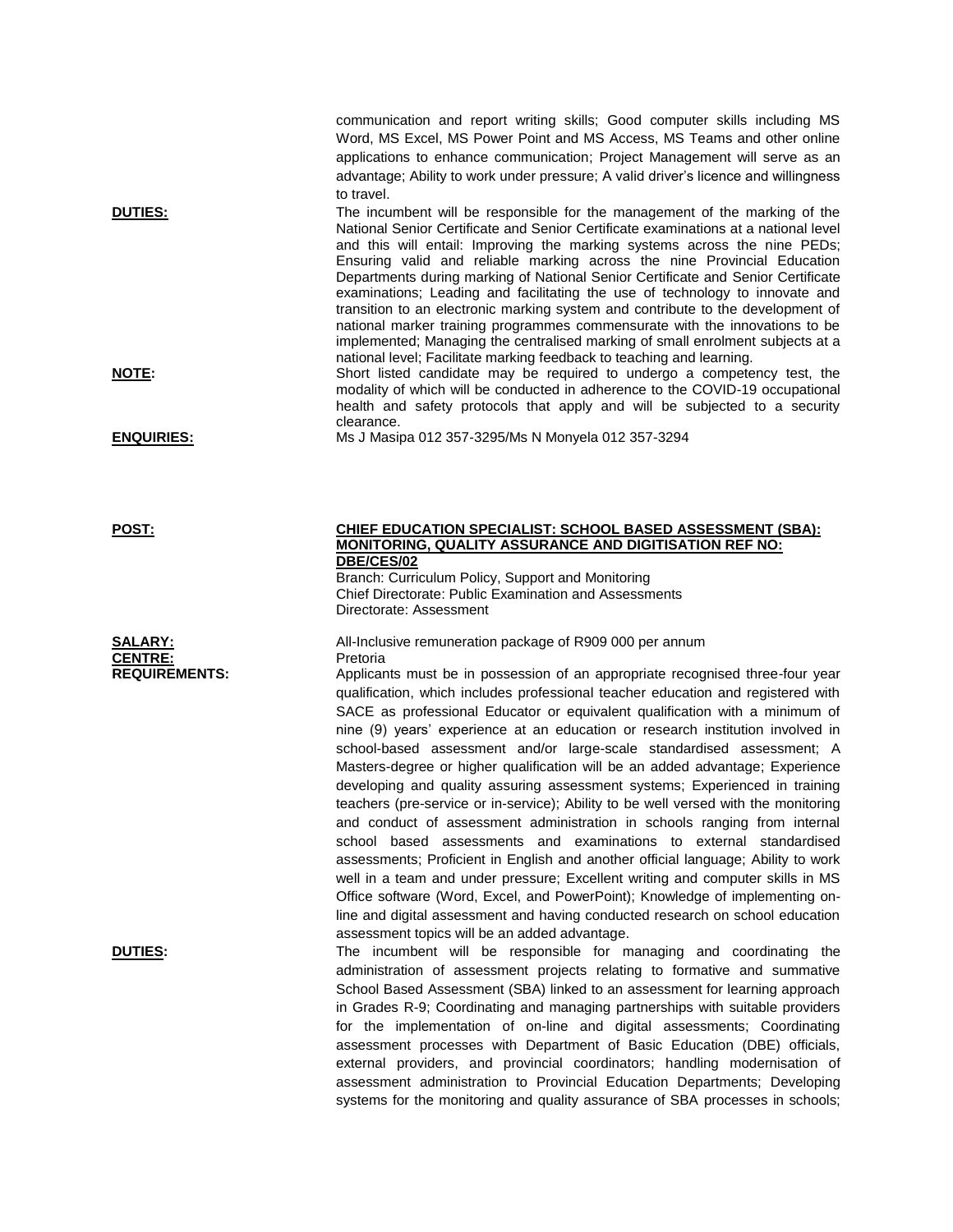|                                                          | Developing appropriate and easy to use assessment tools for teachers,<br>principals and district officials; Assisting in developing appropriate item banking<br>systems for test developers and moderators to use; Coordinating the introduction<br>of alternative and 21 <sup>st</sup> century assessment methods; The incumbent should be<br>familiar with frameworks linked to the use of diagnostic assessments and<br>assessment for learning strategies; Developing training materials for officials and<br>teachers on 21 <sup>st</sup> century assessment strategies and forms in Grades R-9.                                                                                                                                                                                                                                                                                                                                                                                                                                                                                                                                                                                                                                                                                                                                                                                                                                                                                                                                                                                                                                                                                                                                                                                                                                           |
|----------------------------------------------------------|-------------------------------------------------------------------------------------------------------------------------------------------------------------------------------------------------------------------------------------------------------------------------------------------------------------------------------------------------------------------------------------------------------------------------------------------------------------------------------------------------------------------------------------------------------------------------------------------------------------------------------------------------------------------------------------------------------------------------------------------------------------------------------------------------------------------------------------------------------------------------------------------------------------------------------------------------------------------------------------------------------------------------------------------------------------------------------------------------------------------------------------------------------------------------------------------------------------------------------------------------------------------------------------------------------------------------------------------------------------------------------------------------------------------------------------------------------------------------------------------------------------------------------------------------------------------------------------------------------------------------------------------------------------------------------------------------------------------------------------------------------------------------------------------------------------------------------------------------|
| <u>NOTE:</u>                                             | Interviewed candidates may be subjected to a competency assessment.<br>Appointees will be subject to security clearance.                                                                                                                                                                                                                                                                                                                                                                                                                                                                                                                                                                                                                                                                                                                                                                                                                                                                                                                                                                                                                                                                                                                                                                                                                                                                                                                                                                                                                                                                                                                                                                                                                                                                                                                        |
| <b>ENQUIRIES:</b>                                        | Ms J Masipa 012 357-3295/Ms N Monyela 012 357-3294                                                                                                                                                                                                                                                                                                                                                                                                                                                                                                                                                                                                                                                                                                                                                                                                                                                                                                                                                                                                                                                                                                                                                                                                                                                                                                                                                                                                                                                                                                                                                                                                                                                                                                                                                                                              |
| <b>POST:</b>                                             | DEPUTY CHIEF EDUCATION SPECIALIST: ITEM DEVELOPMENT<br>(LANGUAGES) REF NO: DBE/DCES/03<br>Branch: Curriculum Policy, Support and Monitoring<br>Chief Directorate: Public Examination and Assessments<br>Directorate: Public Examinations                                                                                                                                                                                                                                                                                                                                                                                                                                                                                                                                                                                                                                                                                                                                                                                                                                                                                                                                                                                                                                                                                                                                                                                                                                                                                                                                                                                                                                                                                                                                                                                                        |
| <b>SALARY:</b>                                           | R511 752 per annum                                                                                                                                                                                                                                                                                                                                                                                                                                                                                                                                                                                                                                                                                                                                                                                                                                                                                                                                                                                                                                                                                                                                                                                                                                                                                                                                                                                                                                                                                                                                                                                                                                                                                                                                                                                                                              |
| <b>CENTRE:</b><br><b>REQUIREMENTS:</b><br><b>DUTIES:</b> | Pretoria<br>Applicants must be in possession of an appropriate recognised three-four year<br>qualification, which includes professional teacher education and registered with<br>SACE as professional Educator or equivalent qualification with a minimum of<br>eight (8) years teaching experience, which must include 3 years management<br>experience and must have served as a national or provincial examiner/moderator<br>or be directly involved in the management of examinations/question papers;<br>Extensive relevant knowledge and experience relating to examinations and<br>assessment, specifically relating to the setting of high quality question papers;<br>Extensive and sound knowledge of education policies relating to the FET band,<br>with particular reference to curriculum, assessment and examinations; In-depth<br>knowledge of subject content of the official languages offered in the National<br>Senior Certificate examinations; Ability to manage teams of people coming from<br>diverse backgrounds; Knowledge of item banking; Good communication and<br>report writing skills; Good computer skills including MS Word, MS Excel, MS<br>Power Point and MS Access; Project Management will serve as an advantage;<br>Ability to work under pressure; A valid driver's licence and willingness to travel.<br>The incumbent will be responsible for the management of the setting,<br>moderation, adaptation and quality assurance of the national question papers for<br>the National Senior Certificate and Senior Certificate examinations; This will<br>entail the appointment of examiners and moderators, training of examiners and<br>moderators, management of the setting process, liaison with Umalusi on the<br>moderation and approval of these question papers and other key responsibilities |
| <b>NOTE:</b>                                             | relate to the development of a diagnostic and other reports on learner<br>performance, based on the outcome of the examinations.                                                                                                                                                                                                                                                                                                                                                                                                                                                                                                                                                                                                                                                                                                                                                                                                                                                                                                                                                                                                                                                                                                                                                                                                                                                                                                                                                                                                                                                                                                                                                                                                                                                                                                                |
|                                                          | Short listed candidate may be required to undergo a test and will be subjected to<br>state security clearance, and will be required to write a competency test                                                                                                                                                                                                                                                                                                                                                                                                                                                                                                                                                                                                                                                                                                                                                                                                                                                                                                                                                                                                                                                                                                                                                                                                                                                                                                                                                                                                                                                                                                                                                                                                                                                                                  |
| <u>ENQUIRIES:</u>                                        | Ms J Masipa 012 357-3295/Ms N Monyela 012 357-3294                                                                                                                                                                                                                                                                                                                                                                                                                                                                                                                                                                                                                                                                                                                                                                                                                                                                                                                                                                                                                                                                                                                                                                                                                                                                                                                                                                                                                                                                                                                                                                                                                                                                                                                                                                                              |
| <b>POST:</b>                                             | DEPUTY CHIEF EDUCATION SPECIALIST: EDITING AND QUALITY<br><b>ASSURANCE (AFRICAN LANGUAGES) REF. NO: DBE/DCES/04</b><br>Branch: Curriculum Policy, Support and Monitoring<br>Chief Directorate: Public Examination and Assessments<br>Directorate: Public Examinations                                                                                                                                                                                                                                                                                                                                                                                                                                                                                                                                                                                                                                                                                                                                                                                                                                                                                                                                                                                                                                                                                                                                                                                                                                                                                                                                                                                                                                                                                                                                                                           |
| <b>SALARY:</b><br><b>CENTRE:</b>                         | R511 752 per annum<br>Pretoria                                                                                                                                                                                                                                                                                                                                                                                                                                                                                                                                                                                                                                                                                                                                                                                                                                                                                                                                                                                                                                                                                                                                                                                                                                                                                                                                                                                                                                                                                                                                                                                                                                                                                                                                                                                                                  |